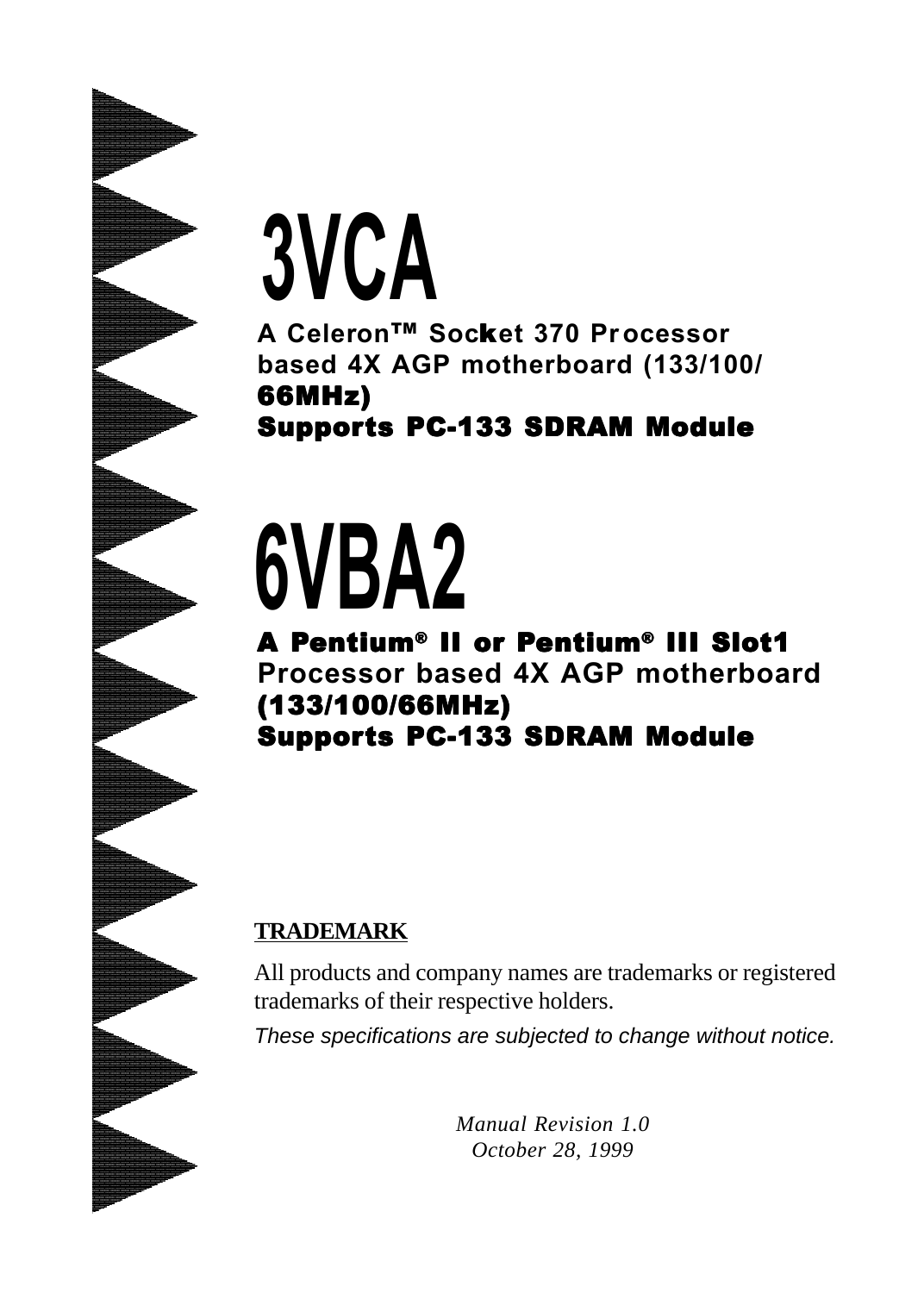# FEATURES

# **3VCA/6VBA2 Features:**

- 3VCA is based on the Intel Celeron TM Processor operating at 300  $\sim$ 600MHz on PGA370. The board is configured by an ESSJ (Easy-Setting-Single-Jumper) to match your CPU clock speed.
- 6VBA2 is based on the Pentium<sup>®</sup> II/III Processor operating at 266  $\sim$ 733MHz on Slot1. The board is configured by an ESSJ (Easy-Setting-Single-Jumper) to match your CPU clock speed.
- Designed with VIA Apollo Pro 133A PCIset.
- Supports up to 768MB of DRAM (minimum of 8 MB) on board (please see Section 3-2).
- 3VCA/6VBA2 will support Error Checking and Correcting (ECC) when using parity SDRAM memory modules. This will detect multiple bit errors and correct 1-bit memory errors.
- Supports (1) 16 bit ISA slots, (5) 32 bit PCI slots, (1)  $4X$  AGP slot, (1) AMR slot and provides (2) independent high performance PCI IDE interfaces capable of supporting PIO Mode 3/4 and Ultra DMA 33/66 devices. The 6VBA2 supports (5) PCI Bus Master slots and a jumperless PCI INT# control scheme which reduces configuration confusion when plugging in PCI card(s).
- Supports ATAPI (e.g. CD-ROM) devices on both Primary and Secondary IDE interfaces.
- Designed with on chip Multi I/O: (1) floppy port, (1) parallel port (EPP, ECP), and (2) serial ports (16550 Fast UART). Note: Japanese "Floppy 3 mode" is also supported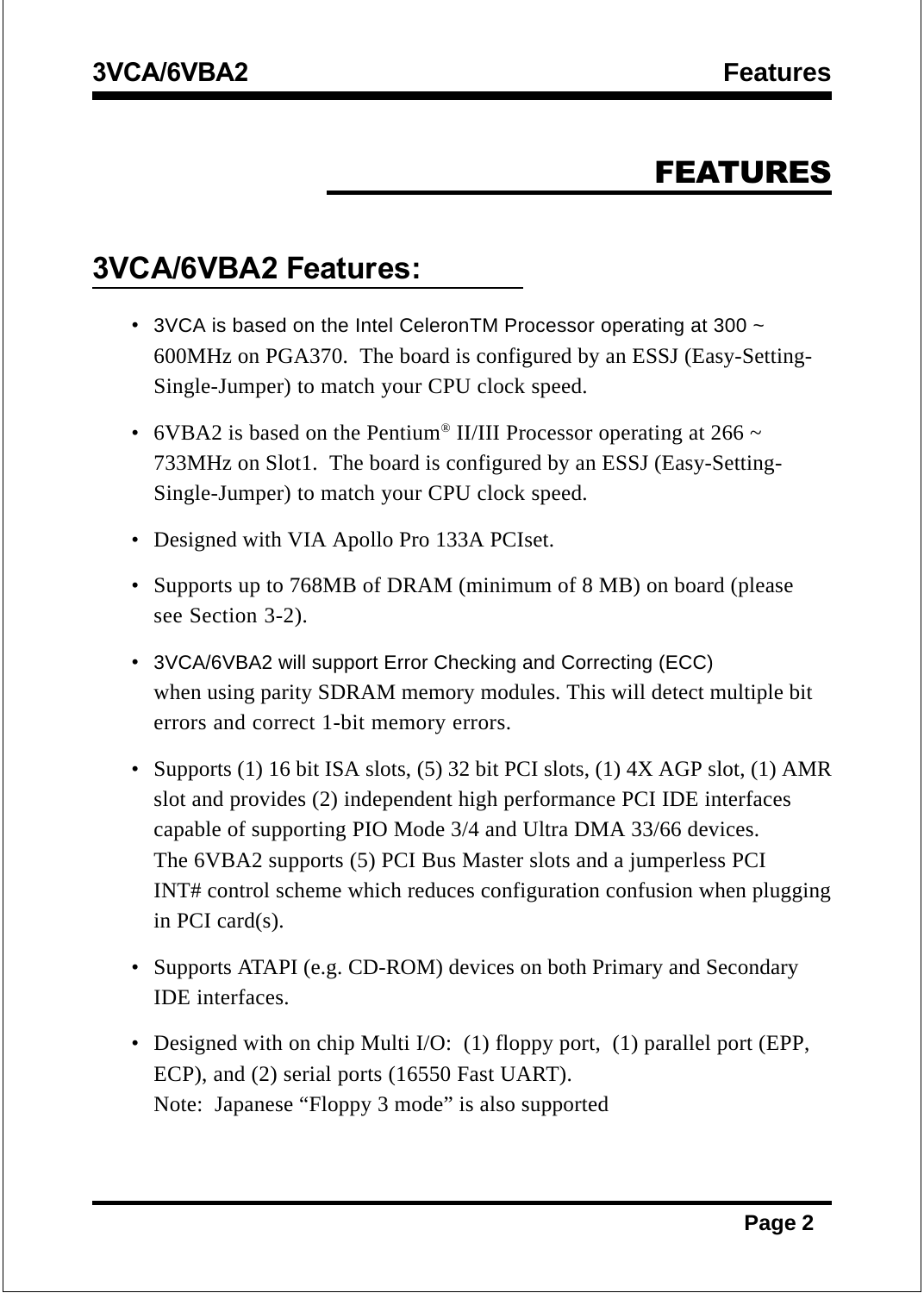- Features Award Plug & Play BIOS. With Flash Memory you can always upgrade to the current BIOS as they are released. (http://www.2themax.com/ please visit our Technical Support section for the latest updates).
- 3VCA/6VBA2 utilizes a Lithium battery which provides environmental protection and longer battery life.
- Supports the (4) Universal Serial Bus (USB) Ports. The onboard VT82C686A chip provides the means for connecting PC peripherals such as; keyboards, joysticks, telephones, and modems.
- Built-in ATX 20-pin power supply connector.
- Software power-down when using Windows<sup>®</sup> 95/98.
- Supports ring-in feature (remote power-on through external modem, allows system to be turned on remotely).
- Resume by Alarm Allows your system to turn on at a preselected time.
- Power Loss Recovery In the event of a power outage your system will automatically turn itself back on without user intervention.
- Supports CPU Hardware sleep and SMM (System Management Mode).
- Supports Keyboard power ON function (KBPO).
- Built-in WOL (Wake-up On Lan) Connector.
- Built-in WOM (Wake-up On Modem) Connector.
- Built-in AC97 PCI Audio.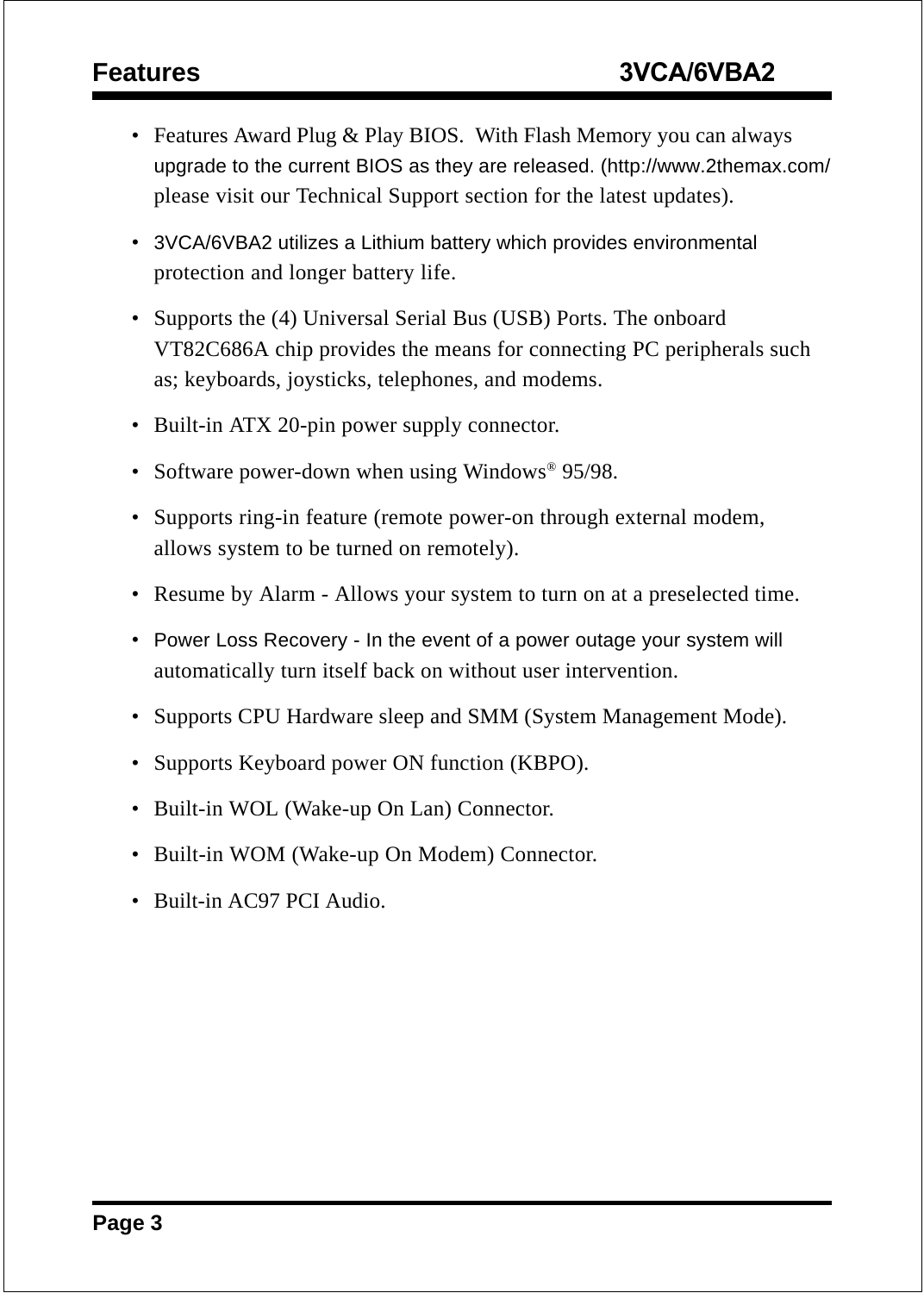# **3VCA Detailed Layout**

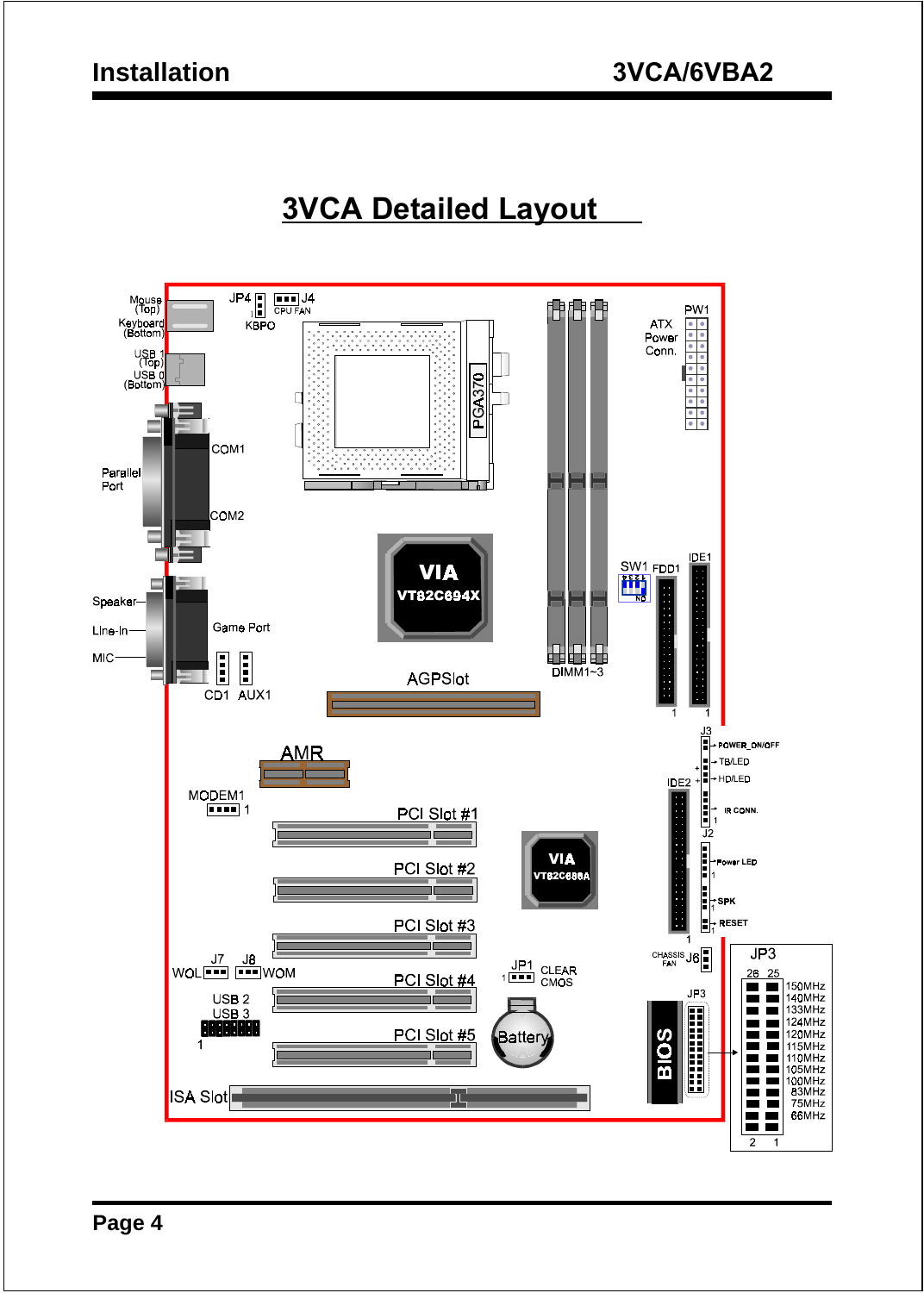# **6VBA2 Detailed Layout**

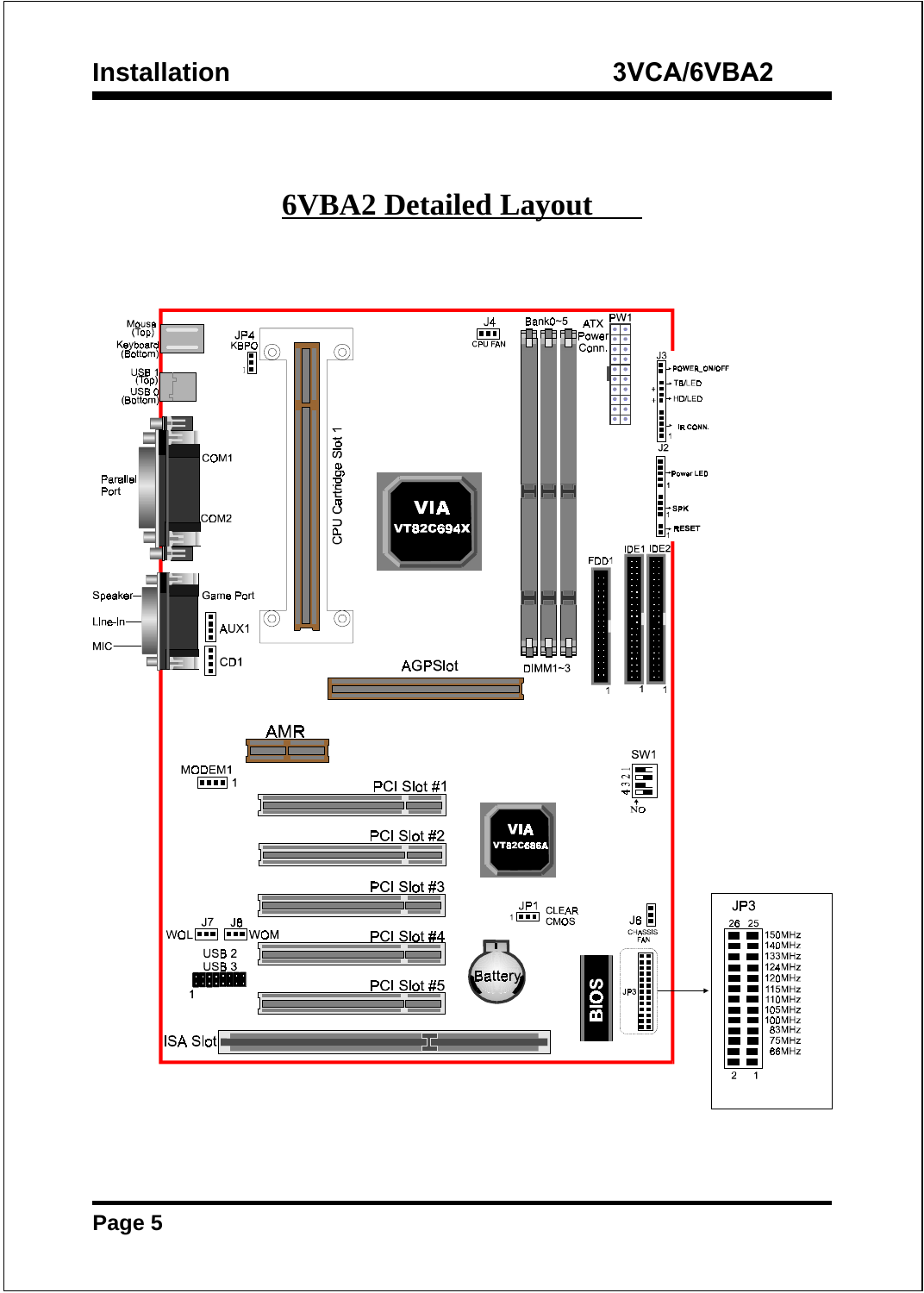# Easy Installation Procedure

#### Easy Installation Procedure

The following must be completed before powering on your new system:

**Configured Jumpers System memory Configuration Device Connectors**

### Configure Jumpers

We design this motherboard with the fewest jumpers to make your installation fast and easy.

The following will describe all of the jumpers that you are required to set before moving on to step 2.

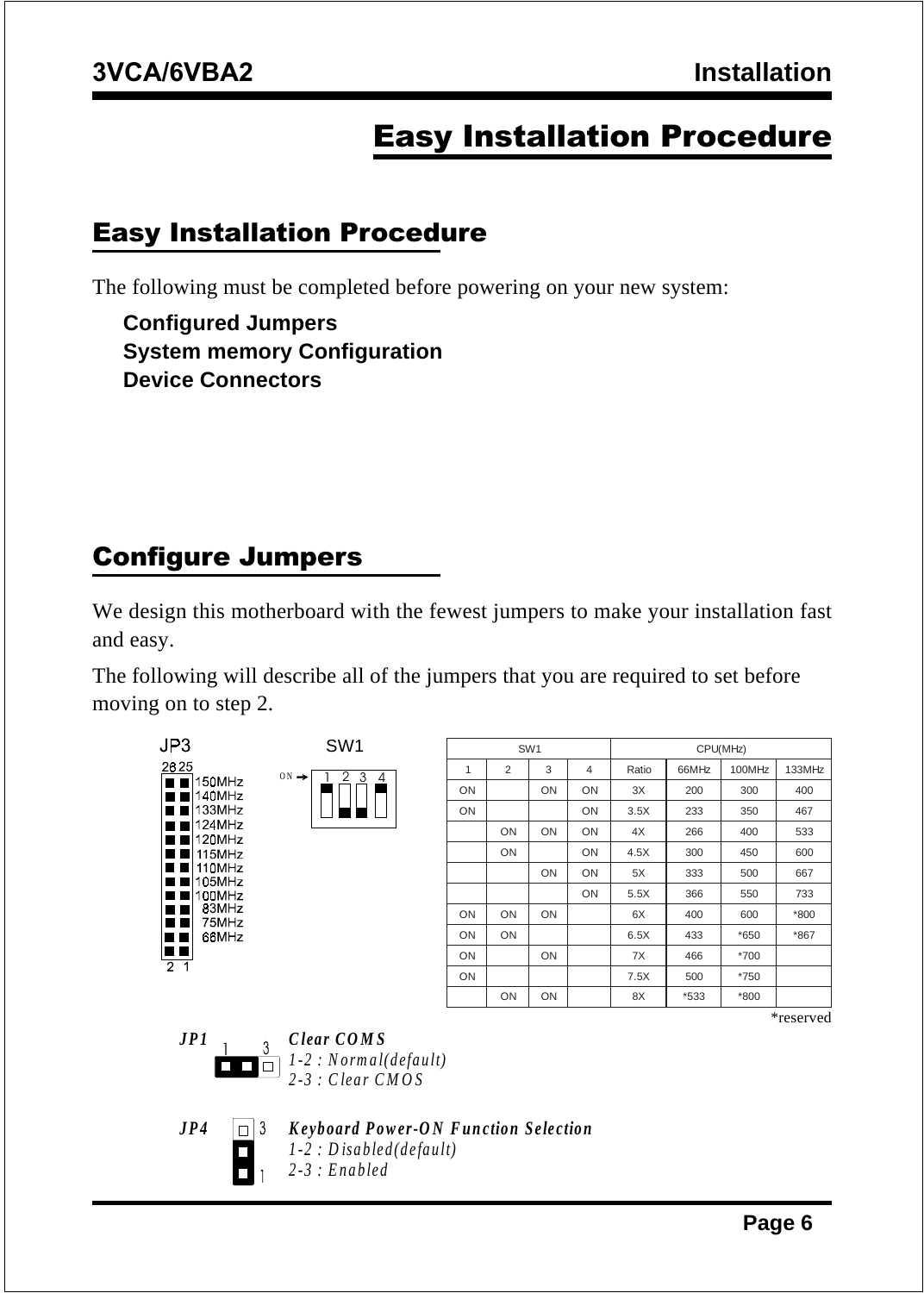# System Memory Configuration

# Memory Layout

The 3VCA/6VBA2 supports (3) PC133 168-pin DIMMs (Dual In-line Memory Module). The DIMMs can be either EDO (Enhanced Data Out) or SDRAM (Synchronized DRAM).

- DIMM SDRAM may be 83MHz (12ns), 100MHz (10ns) or 125MHz (8ns) bus speed.
- If you use both 50ns and 60ns memory you must configure your BIOS to read 60ns.
- When using Synchronous DRAM we recommend using the 4 clock variety over the 2 clock.

Figure 2 and Table 1 show several possible memory configurations using both SIMM and DIMM.



| weure |  |
|-------|--|
|       |  |

| <b>Total Memory</b>  | DIMM <sub>1</sub><br>(Bank 0/1)                          | DIMM <sub>2</sub><br>(Bank 2/3)                          | DIMM <sub>3</sub><br>(Bank 4/5)                          |
|----------------------|----------------------------------------------------------|----------------------------------------------------------|----------------------------------------------------------|
| $= 256MB$<br>Maximum | EDO/SDRAM*<br>8MB, 16MB, 32MB, 64MB,<br>128MB, 256MB X 1 | None                                                     | None                                                     |
| $= 512MB$<br>Maximum | EDO/SDRAM*<br>8MB, 16MB, 32MB, 64MB,<br>128MB, 256MB X 1 | EDO/SDRAM*<br>8MB, 16MB, 32MB, 64MB,<br>128MB, 256MB X 1 | None                                                     |
| $= 768MB$<br>Maximum | EDO/SDRAM*<br>8MB, 16MB, 32MB, 64MB,<br>128MB, 256MB X 1 | EDO/SDRAM*<br>8MB, 16MB, 32MB, 64MB,<br>128MB, 256MB X 1 | EDO/SDRAM*<br>8MB, 16MB, 32MB, 64MB,<br>128MB, 256MB X 1 |

*Table 1*

- *\* SDRAM only supports 8, 16, 32, 64, 128, 256MB DIMM modules.*
- *\* We recommend to use PC100 Memory Module for bus speed between 66MHz and 100MHz and PC133 Memory for bus speed over 100MHz.*
- *\* Using non-compliant memory with higher bus speed (over clocking) may severely compromise the integrity of the system.*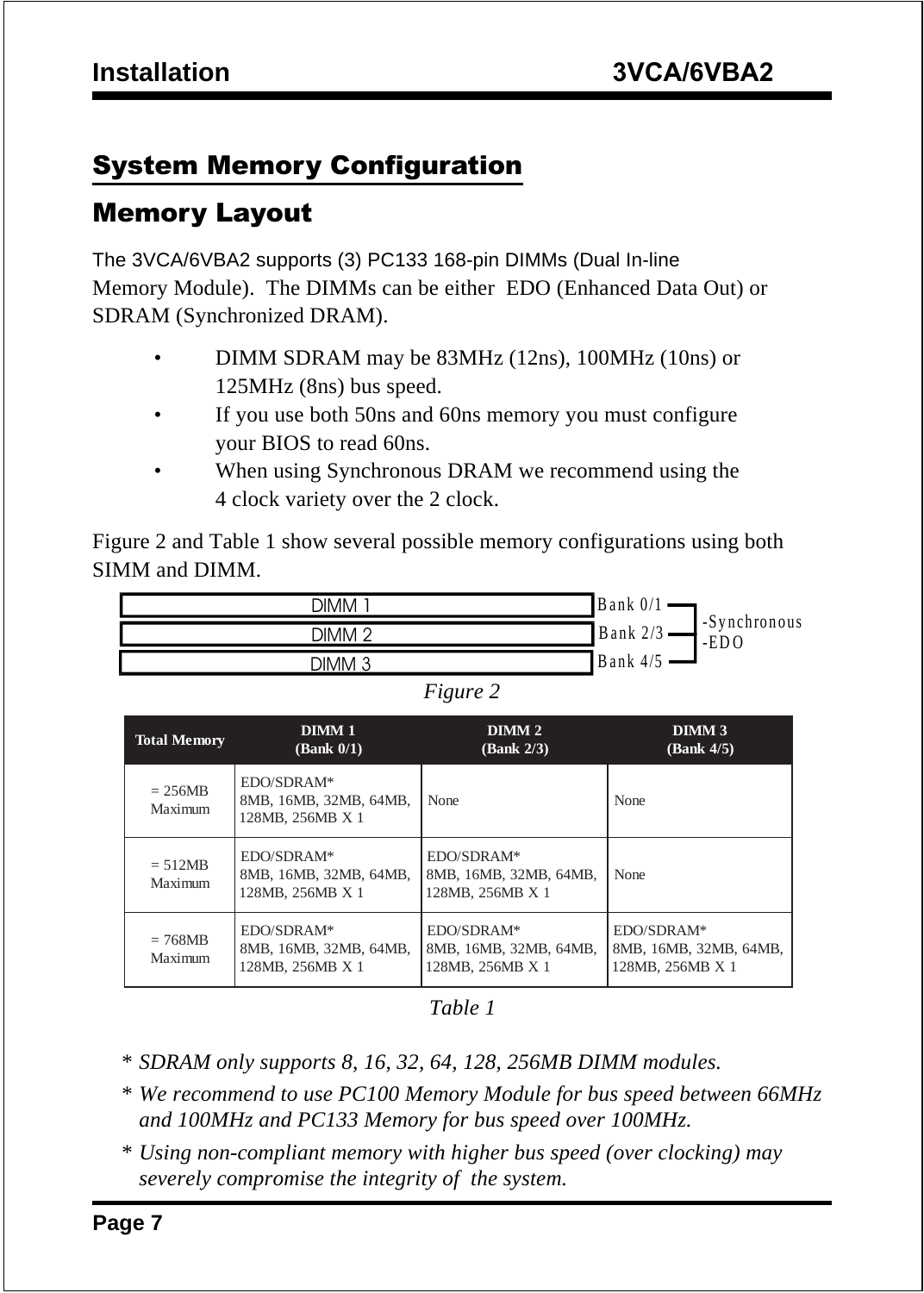### Device Connectors

#### **Please install the motherboard into the chassis.**

Now that your motherboard is installed you are ready to connect all your connections (figure 7).





- **J2,J3:** Chassis Panel Connector
	- Power LED, Speaker, Reset, Turbo LED, HDD LED, IR Conn., Sleep/ Power\_ON
- **J4:** CPU Fan Power
	- A plug-in for the CPU Fan Power
- **J6:** Chassis Fan Power
	- A plug-in for the chassis Fan Power
- **J7:** WOL (Wake On Lan) Connector
- **J8:** WOM (Wake On Modem) Connector
- **IDE1:** Primary IDE Connector
- **IDE2:** Secondary IDE Connector
- **FDD1:** Floppy Controller Connector
- **PW1:** ATX Power Connector
	- 20-pin power connector
- **CD1:** CD Audio Connector
- **AUX1:** AUX Audio Connector
- **MODEM1:** Telephony Connector
	- Pin1(Audio in), Pin2/Pin3(GND), Pin4(Mic-out to Modem)